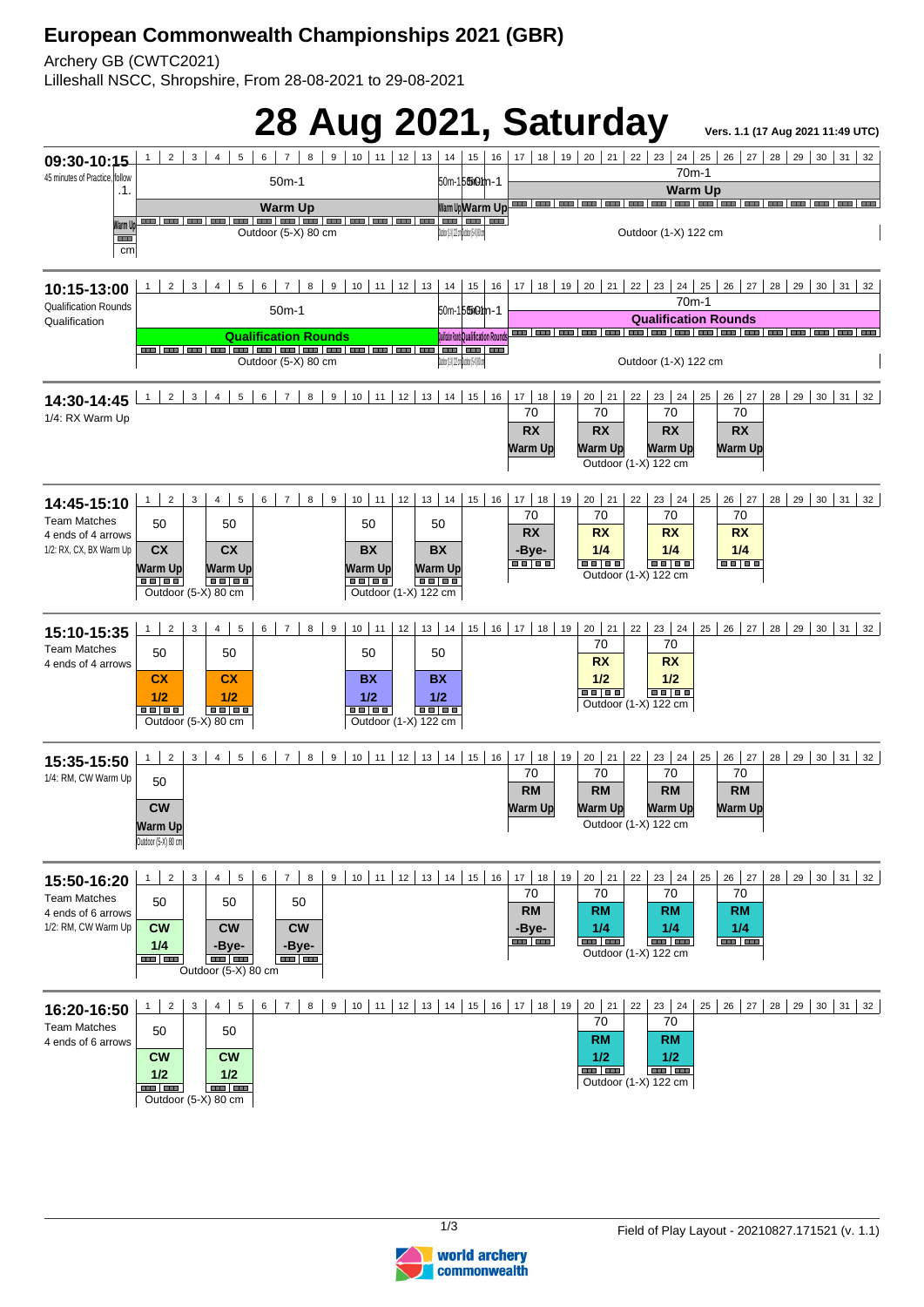## **European Commonwealth Championships 2021 (GBR)**

Archery GB (CWTC2021)

Lilleshall NSCC, Shropshire, From 28-08-2021 to 29-08-2021